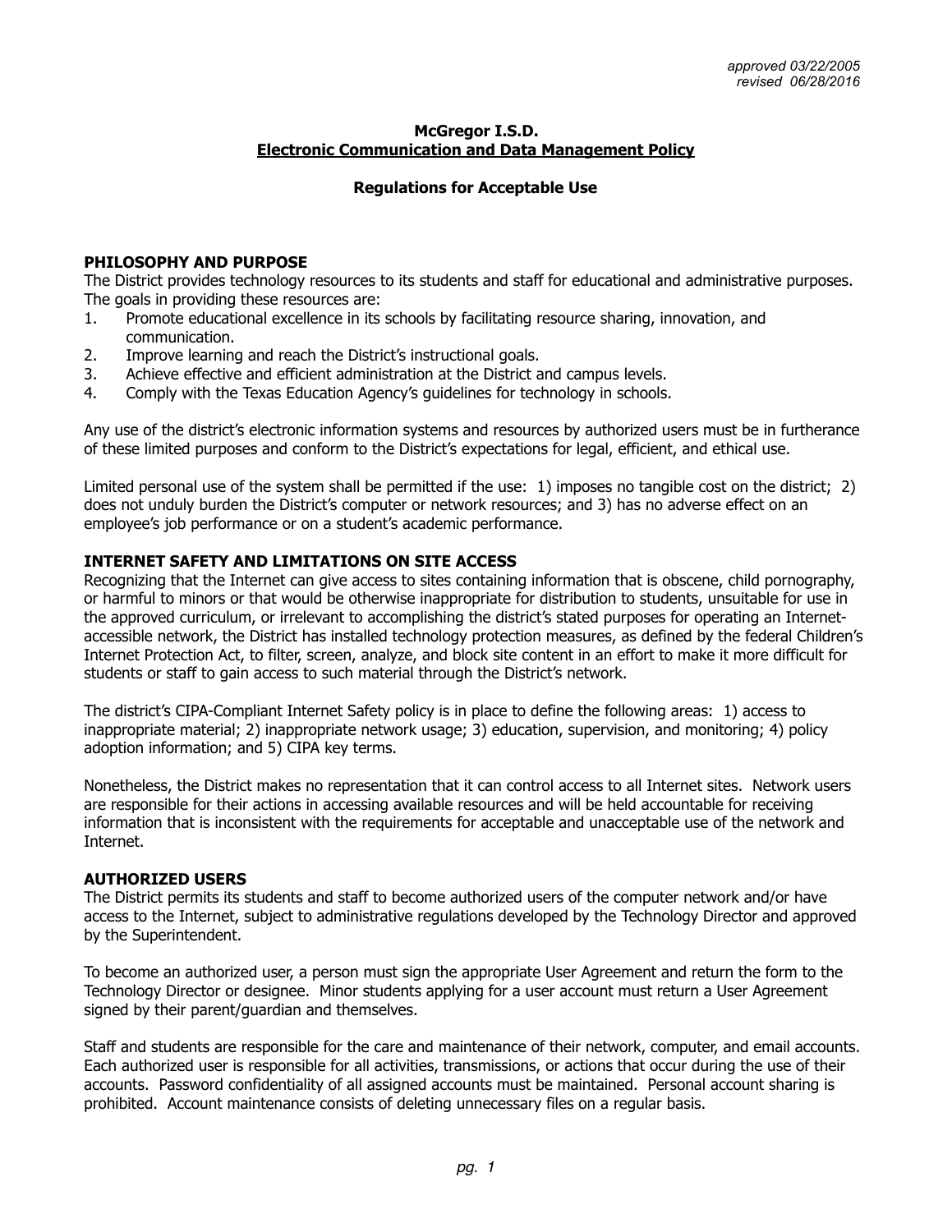## **GENERAL REQUIREMENTS FOR NETWORK AND INTERNET USE**

Student and employee use of the District's computer network and/or access to the Internet must be in accordance with this policy and must be conducted on a district computing device. Due to security issues, the use of personal computers and other telecommunication devices (i.e., laptops, handheld computers, cell phones, gaming devices, personal digital devices, etc.) on the District's network is prohibited. Should a situation prompt the use of a personal device previously mentioned, the user must make a formal request to the District Technology Department for authorization of temporary use.

Access to the District's electronic communications system, including the Internet, shall be made available to members of the public, as deemed necessary and in accordance with administrative regulations. Such use may be permitted as long as the use:

1) imposes no tangible cost on the district; 2) does not unduly burden the District's computer or network resources; and 3) has administrative approval.

Any user who identifies a security problem with the network must immediately notify the District Technology Director and may not communicate the problem to any other person.

## **MONITORING USE**

Use of a personal network account through the District's system is voluntary and constitutes a privilege provided by the District, not a right. All network usage is subject to monitoring, examination, and investigation by the system administrators without prior notice or the specific consent of the user. By signing the User Agreement, each authorized user acknowledges the possibility of such monitoring and consents to it.

Professional employees overseeing student use of the District's computer network or access to the Internet will be vigilant in determining that students are using the District's system in compliance with this policy and the CIPA-Compliant Internet Safety policy to enhance student safety and security, particularly when students are using the Internet, electronic mail, authorized chat rooms and social networking websites, and other forms of electronic communications.

## **SUSPENDING OR REVOKING PRIVILEGES**

Access to the network, the Internet, or both may be suspended or revoked and user accounts deleted if a student or employee is determined to have violated this policy or the User Agreement each user signs as a condition for obtaining access to the District's network and/or the Internet.

Any user identified as a security risk or who has a history of violations with other computer systems will be denied access to the network. A user whose access has been suspended or revoked may request a conference with the principal and Technology Director to discuss the basis for that action and have an opportunity to respond. A decision by the Technology Director to suspend or revoke system privileges may be appealed to the Superintendent or the Board. System privileges are revoked during any appeal.

## **ACCEPTABLE USE**

Any use described below is deemed "acceptable" and consistent with the User Agreement and this policy. The final decision regarding whether any given use of the network or Internet is acceptable lies with the Superintendent or designee, in consultation with the District Technology Director.

- 1. Supports instructional purposes and goals.
- 2. Furthers the District's educational and administrative purposes, goals, and objectives.
- 3. Furthers research related to education and instruction.
- 4. Does not violate the Student Code of Conduct or Employee Standards of Conduct.
- 5. Is consistent with network rules established by the District Technology Director.

Podcasts are allowed as long as the podcast is student or teacher created and is in support of district goals and/ or supports approved curriculum.

Blogs, forums, and Wikis are allowed as long as the postings are student or teacher created and are in support of district goals and/or supports approved curriculum.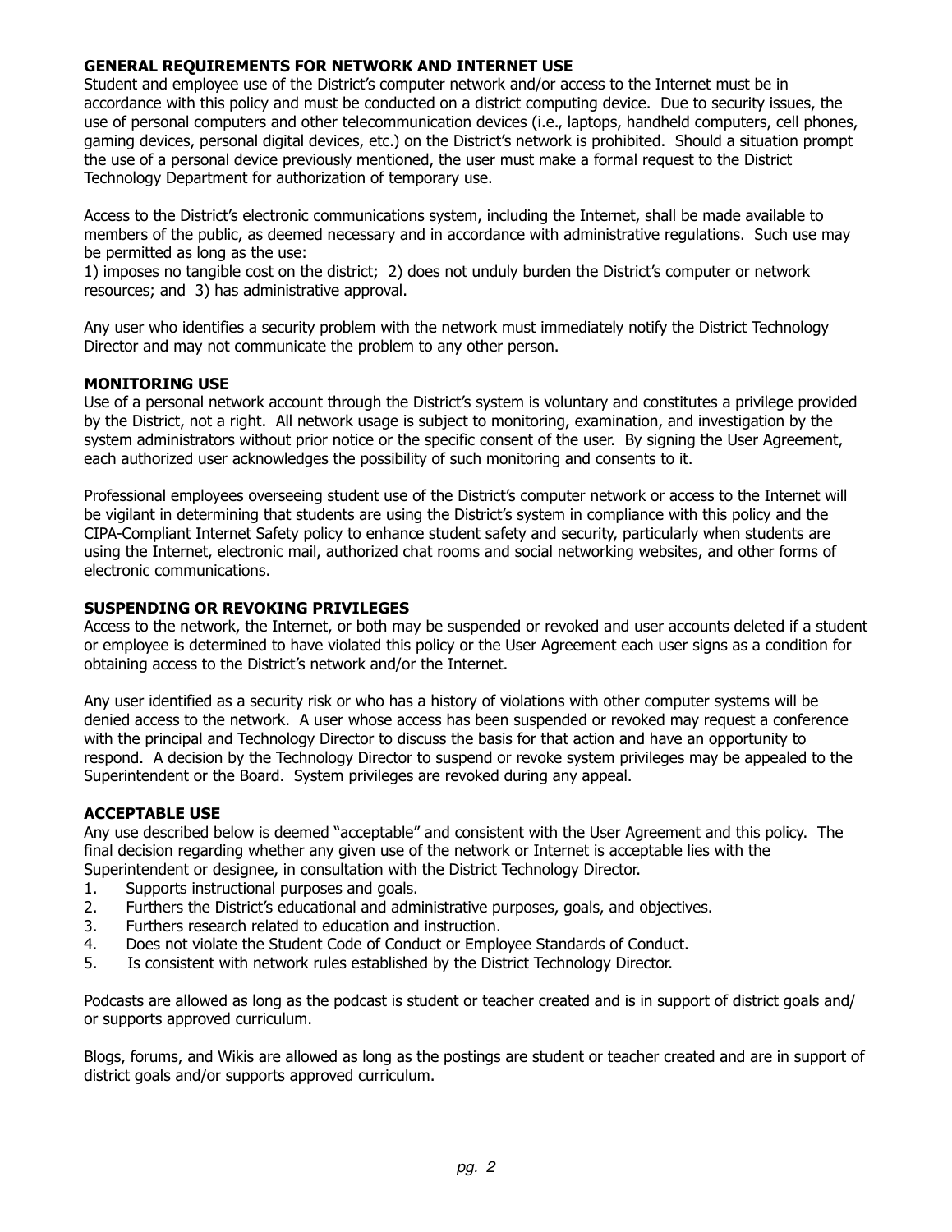Creation of teacher/staff web sites utilizing the District's web service is encouraged. Users must attend a formal web site training session and sign the Web Site Guidelines Agreement. Resources and materials posted online must be published in accordance with approved web publishing guidelines.

The use of electronic media, such as electronic mail, blogs, social network web sites, and other forms of telecommunication may be used by professional district staff in accordance with the Employee Standards of Conduct.

## **UNACCEPTABLE USE**

Any of the following uses is deemed "unacceptable" and a violation of the User Agreement and this policy. The final decision regarding whether any given use of the network or Internet is unacceptable lies with the Superintendent or designee, in consultation with the District Technology Director.

- 1. Unauthorized use of copyrighted material, including violating District software licensing agreements.
- 2. Unauthorized download or installation of any software for use on MISD computers. This pertains to freeware, shareware, and all other forms of software and files not directly related to the instructional and administrative purposes of the District.
- 3. Posting or distribution of threatening, racist, harassing, excessively violent, or obscene material.
- 4. Personal, political use to advocate for or against a candidate, office-holder, political party, or political position. Research or electronic communications regarding political issues or candidates shall not be a violation when the activity is to fulfill an assignment for class credit.
- 5. Participating in social networking, instant messaging, or chat enabled sites other than those authorized by the District Technology Department.
- 6. Tampering, i.e., accessing, reading, deleting, copying, or modifying, with the electronic mail of other users, regardless of where the message is displayed or stored.
- 7. "Hacking," i.e., attempting unauthorized access to any computer whether within the District's network or outside it.
- 8. Use of the network to access or process pornographic material, inappropriate text files, or files dangerous to the integrity of the local area network.
- 9. Establishing network or Internet connections to live communications, including voice and/or video other than those communications authorized by the District Technology Department.
- 10. Efforts to bypass or disable network and/or Internet filtering or security measures.
- 11. Games are prohibited unless specifically authorized by a teacher for instructional purposes.
- 12. Any use that would be unlawful under state or federal law.
- 13. Unauthorized disclosure, use, or distribution of personal identification information regarding students or employees.
- 14. Forgery of electronic mail messages or transmission of unsolicited junk e-mail chain messages.
- 15. Use that violates the student code of conduct or employee standards of conduct.
- 16. Use related to commercial activities or for commercial gain by a student or employee.
- 17. Excessive personal use of the District's network, Internet, and email systems.

## **SERIOUS VIOLATIONS**

If the principal determines that a student's or employee's use of the system violates the student code of conduct or employee standards of conduct and that disciplinary action other than or in addition to suspension or revocation of system privileges is warranted, those disciplinary actions will be in accordance with the applicable policies.

## **SYSTEM OR OTHER USER INTERFERENCE**

Users must not attempt to exceed, evade, or change established resource quotas, i.e., allocations of local hard drive storage space of network time. The District quotas are designed to ensure all users have a fair opportunity to access resources.

Vandalism and mischief are prohibited. Vandalism includes any attempt to harm or destroy another user's data on the network or on any network connected to the District's network and any deliberate creation or propagation of a computer virus(es). Mischief includes any interference with another user's work, such as attempts to delete, examine, copy, or modify data, files, fields, or any other element of another user's information. Vandalism and mischief as defined above will result in cancellation of system use privileges. The party will be responsible for restitution costs associated with system restoration, hardware, or software costs.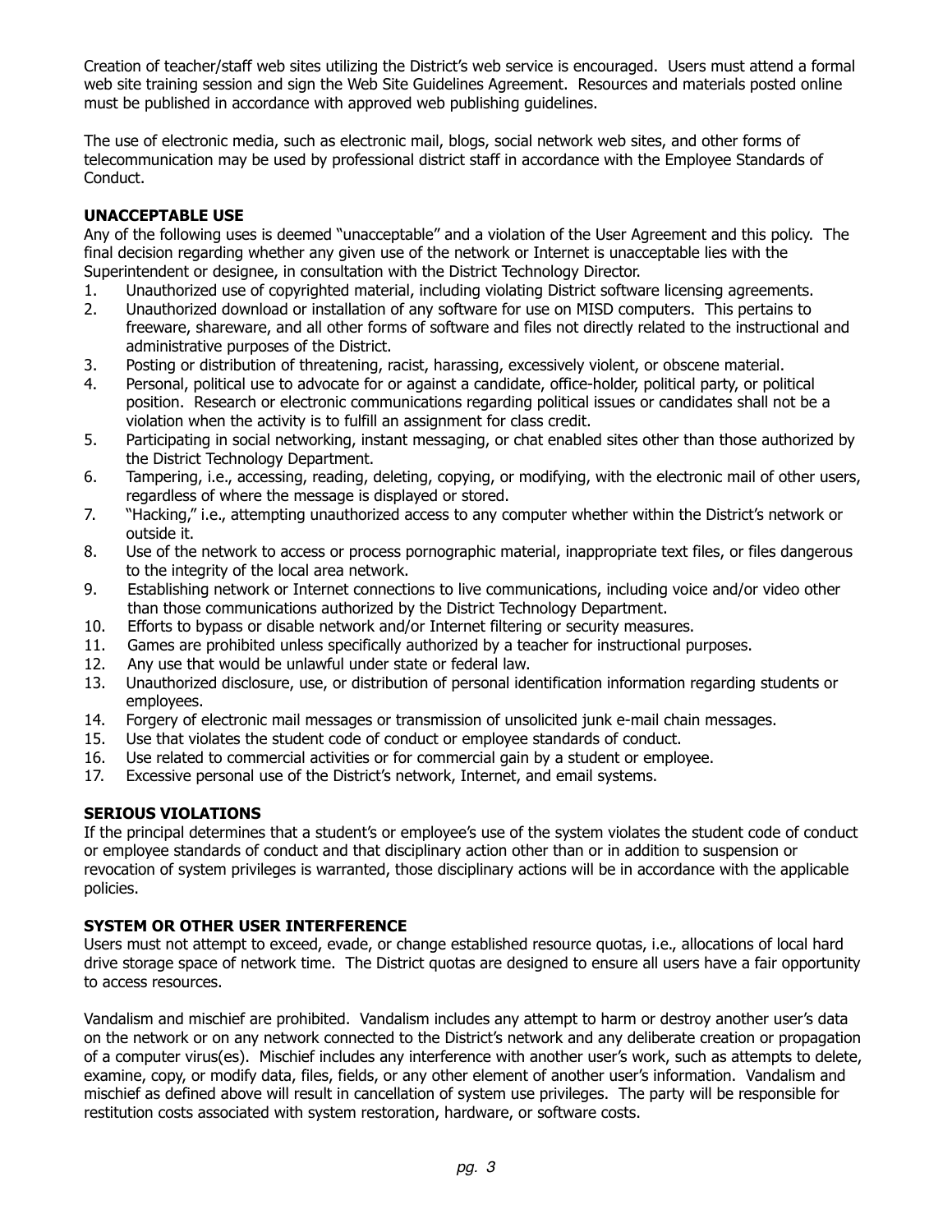## **DISCLAIMER**

The District makes no warranties of any kind, expressed or implied, for its network facilities and bears no liability for users' copyright violations; user's inappropriate or tortious use of the network system or resources; any damages incurred by users, including loss of data resulting from the action or inaction of any District employee or a user's errors or omissions; and phone charges, credit card charges, or any other charges incurred by users without prior District authorization and according to established purchasing procedures. The District specifically denies any responsibility for the accuracy, age-appropriateness, or quality of information obtained through its network facilities.

## **INTELLECTUAL PROPERTY RIGHTS**

Students retain the copyright and all other intellectual property rights to works of any kind they create using the District's electronic information resources and system, including those created in fulfillment of course requirements or through participation in extracurricular activities. The District is the copyright owner of any work created or developed by an employee within the scope of his or her employment, regardless of whether the work is prepared at school using school equipment or out of school using personally owned or other equipment.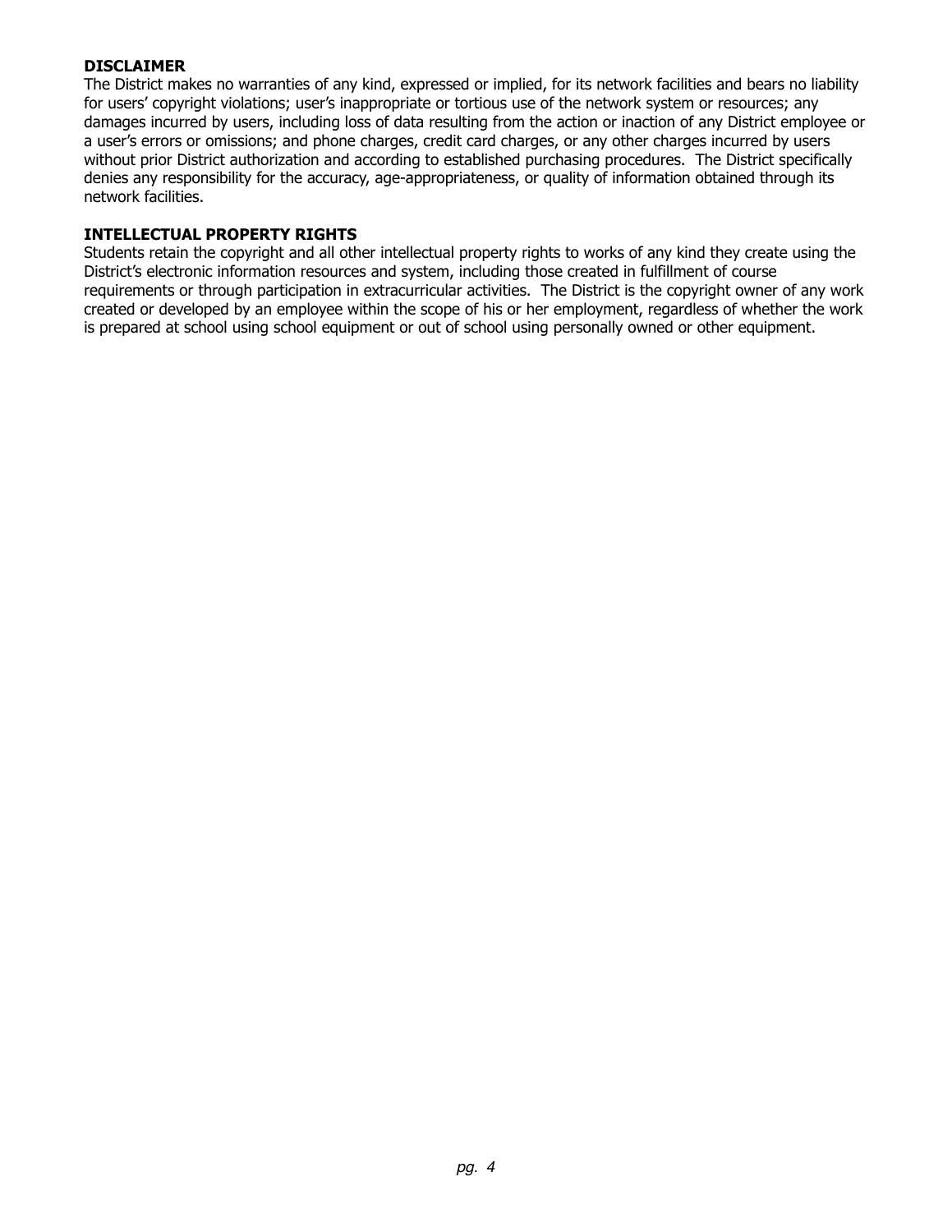# **Employee User Agreement District Network and Internet Resources**

I have read the Network and Internet Use policy [CQ (LOCAL)] attached to this agreement and understand the conditions for use of the network and Internet resources provided by McGregor I.S.D. for the purpose of promoting educational excellence and supporting instructional goals.

By my signature below, I agree that any use of the network and Internet under my personal network, computer, and email accounts will be consistent with that policy. **I understand that the District Technology Department has the authority to and will monitor network usage, including electronic messages sent and received to ensure compliance with the policy, and by this Agreement consent to that access**. Furthermore, I understand that I am responsible for any transactions that occur under my personal accounts mentioned above and that any violation of that policy shall be considered misconduct and a violation of the employee standards of conduct.

Employee's Signature and Date Date

\_\_\_\_\_\_\_\_\_\_\_\_\_\_\_\_\_\_\_\_\_\_\_\_\_\_\_\_\_\_\_\_\_\_\_\_\_\_\_\_ \_\_\_\_\_\_\_\_\_\_\_\_\_\_\_\_\_\_\_\_\_\_\_\_\_\_\_\_\_\_

\_\_\_\_\_\_\_\_\_\_\_\_\_\_\_\_\_\_\_\_\_\_\_\_\_\_\_\_\_\_\_\_\_\_\_\_\_\_\_\_ \_\_\_\_\_\_\_\_\_\_\_\_\_\_\_\_\_\_\_\_\_\_\_\_\_\_\_\_\_\_

Employee's Name, Printed Campus